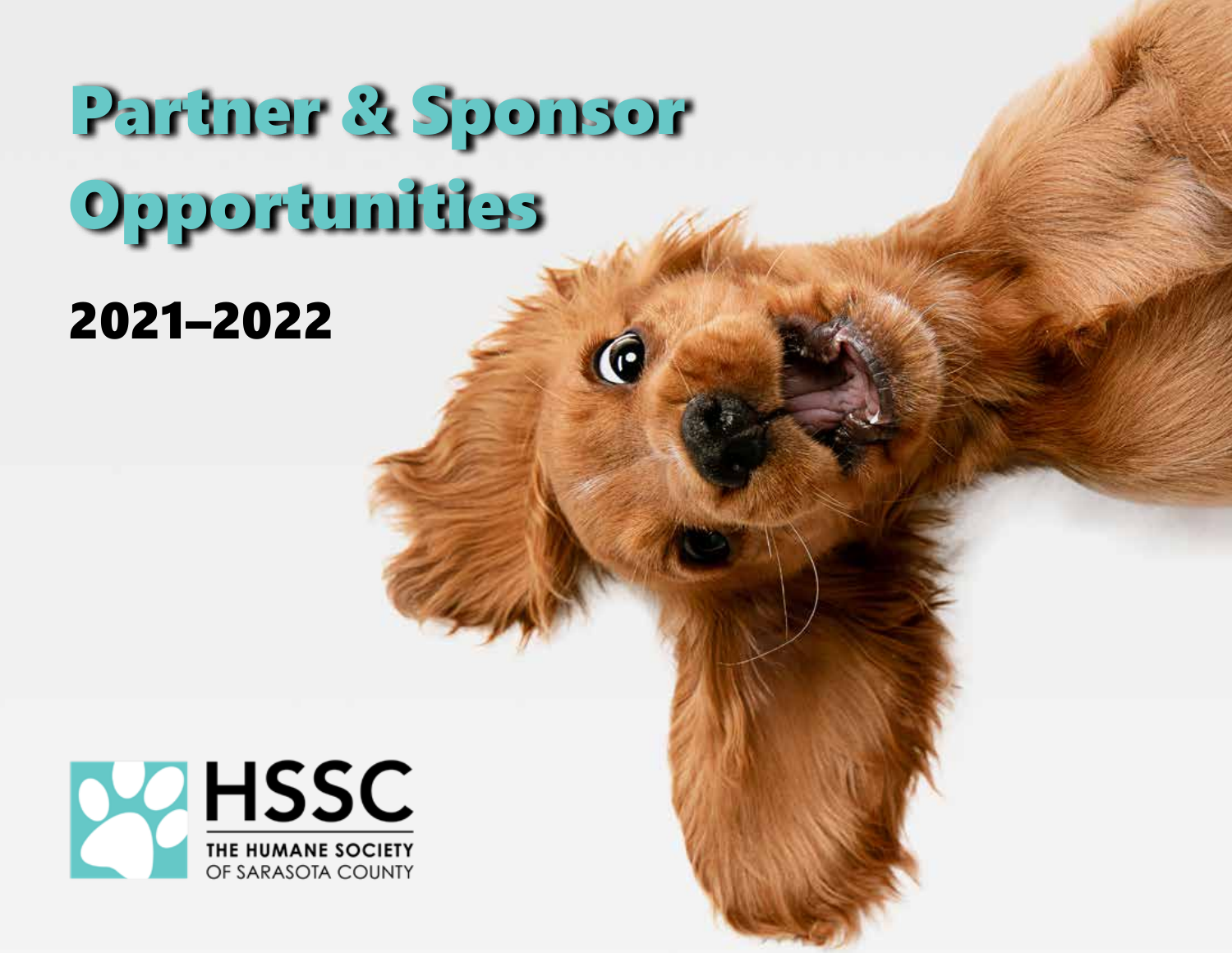### MAKE AN IMPACT...and have fun doing it!

*You love animals. We love animals. Your customers love animals. Joining forces is a win-win-win.*

Annual partners, event sponsors, and program sponsors will help the Humane Society of Sarasota County (HSSC) **save the lives of more than 2,700 cats and dogs this year and enrich human lives along the way**. As the area's premier no-kill shelter, HSSC engages the hearts, hands, and minds of the community to help animals. Did you know that HSSC receives no federal funding, nor are we part of any national humane organization? It's true. We rely solely on contributions from individuals, corporations, and foundations.

With the help of partners like YOU, HSSC transforms your donations into actionable, effective programs and services that directly benefit dogs and cats and the people who love them.

### **WHY PARTNER?**

**Enhanced Visibility:** Statistics say that 88% of Americans will support a company that supports a cause. By partnering with HSSC, you'll enjoy increased visibility through our marketing channels, which are filled with tens of thousands of engaged followers. Your good corporate social responsibility will be on full display, and you'll appeal to our slice of the 85 million pet-owning U.S. households.

**Local Impact:** HSSC has been your local shelter since 1952, so it's no understatement to say we have deep roots in our community. We just completed an \$8.5M renovation and expansion project, adding  $20,000$ ft<sup>2</sup> to our facility and doubling down on our commitment to being the area's premier no-kill shelter.

**Solid Investment:** We have earned the coveted 4-star rating from Charity Navigator for five years straight, and we are the only animal welfare organization in Florida (and just one of five in the nation!) to have a perfect score. You can trust that HSSC will use your donations wisely.

### **HOW TO PARTNER**

*There are three partner and sponsor tracks. Choose one path or all three. All partnerships and sponsorships in effect August 2021 through July 2022.*

- Annual Partnership (\$5,000+)
- Event Sponsorships (\$1,500-\$10,000)
- Program Sponsorships (\$10,000)



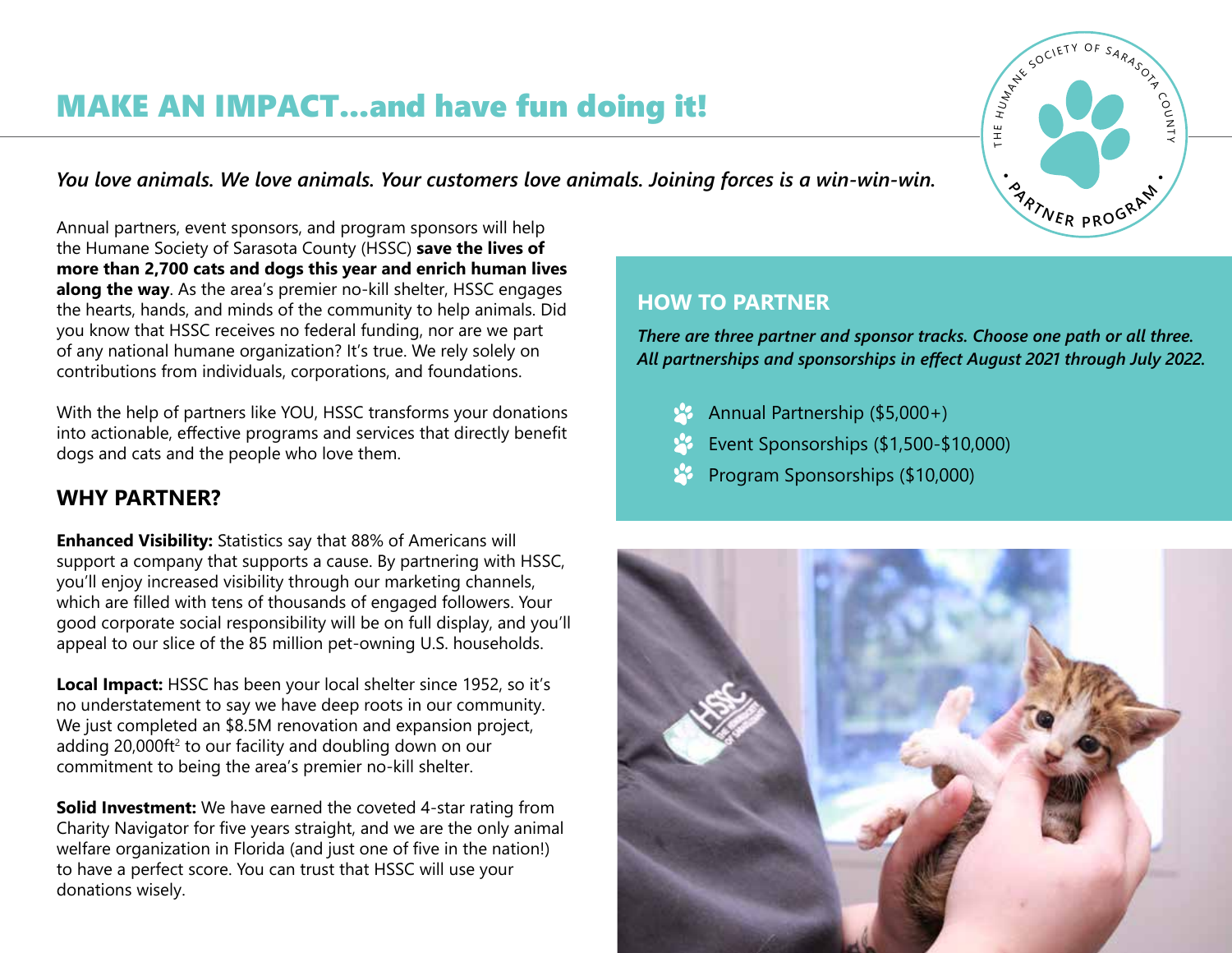### ANNUAL PARTNERSHIP

Partners are the lifeblood of the Humane Society of Sarasota County. These are the businesses and foundations that believe in HSSC's mission and show their support through annual contributions that sustain our programs and services. As an official partner, your impact is felt in every aspect of our organization.

### *\$5,000+ annual commitment (August 2021–July 2022)*

### **ANNUAL PARTNERSHIP PERKS**

All annual partners receive these benefits:

- Logo and website link on HSSC's homepage (500,000+ unique views per year) and partner webpage
- Tagged posts on HSSC's Facebook (23,000+ followers) and Instagram (5,200+ followers) pages
- Inclusion in HSSC's Annual Impact Report (published in January)
- Logo on partner signage in HSSC lobby (13,000+ visitors each year)
- Spotlight in our "Pawsitive Press" eNewsletter (20,000+ subscribers)
- Special "HSSC Partner" digital logo and door decal for your use
- Submission to Sarasota *Herald-Tribune*'s Good Deeds
- Reserved shelter volunteer day for your staff
- Exclusive content and invitations



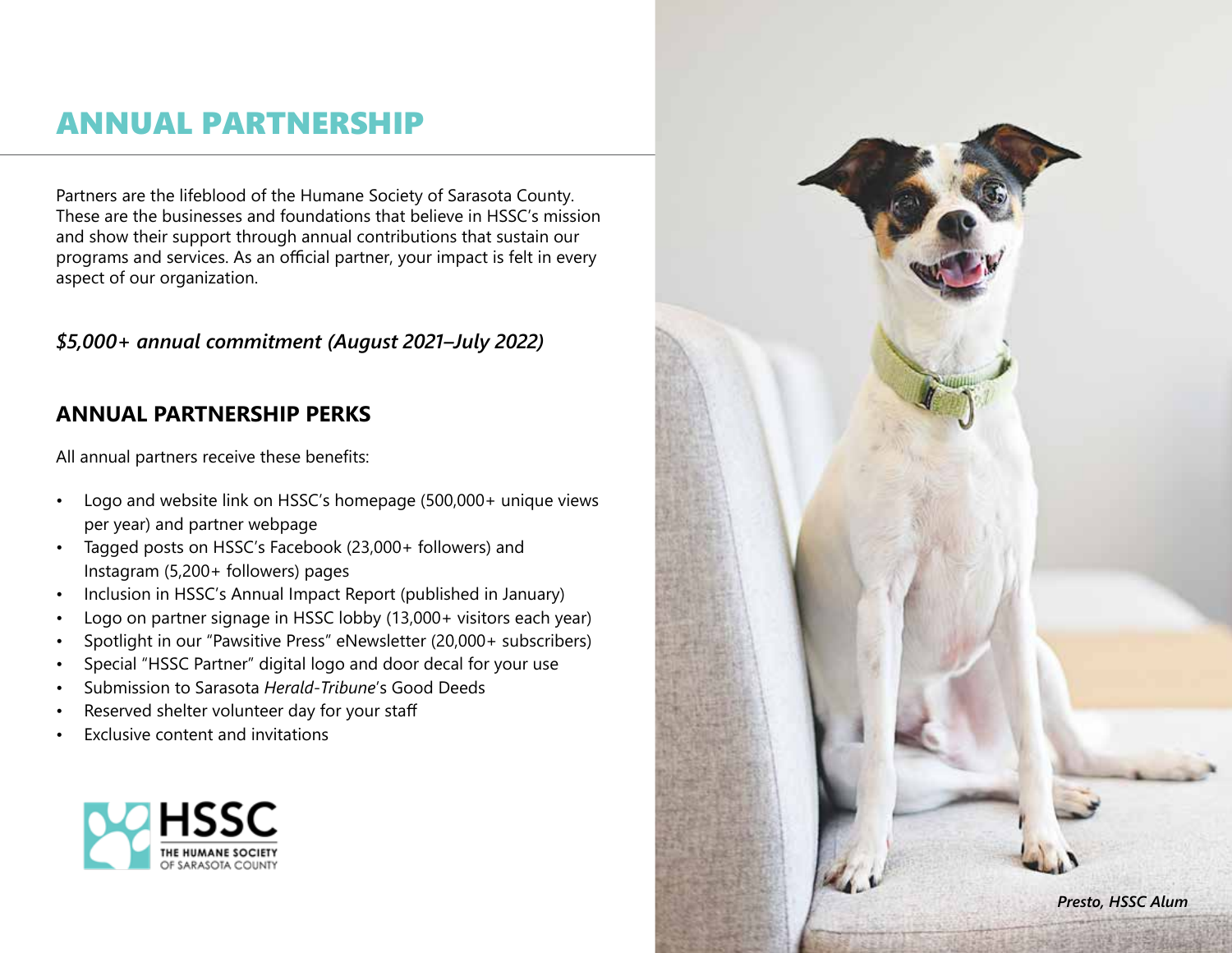### EVENT SPONSORSHIPS

There's no party quite like an HSSC party. Combining top-notch entertainment, delicious food, unexpected touches, mission moments—and, of course, tons of really cute guests—HSSC events are always pawsitively spectacular. Sponsoring our signature events will expose your business to a crowd of animal-loving movers and shakers, all while supporting HSSC's lifesaving mission. All event proceeds benefit HSSC. And, for the first time ever, two of our 2021–2022 special events will be held at HSSC in our new 3,000ft<sup>2</sup> event space!

### **2021–2022 SPECIAL EVENTS**

### **Grand Opening**

#### *Friday, September 24, 2021*

After years of construction and planning, HSSC's gorgeously renovated and expanded facility is finally complete. Celebrate our increased capacity and our renewed commitment to being the area's premier no-kill shelter and a hub for animal welfare for decades to come. We'll begin with a public ribbon-cutting, followed by an invitation-only sit-down lunch with local leaders and top donors. Secure your spot at the table.

### **Faux Paws on the Catwalk**

#### *Friday, November 12, 2021*

Not quite Paws on the Catwalk. This cheeky event will combine elements of our beloved spring luncheon in a more relaxed setting. Don your most glamorous accessories and your white cocktail attire (after Labor Day!) for an afternoon of wine, hors d'oeuvres, shopping, music, and animals, all at HSSC. After the doldrums of COVID-19, it's time to feel fabulous again. This event will also set the stage for the full-scale Paws on the Catwalk in Spring 2022.

### **15th Annual Paws on the Catwalk**

#### *Friday, April 8, 2022*

Everyone LOVES Paws on the Catwalk. For more than a decade, Paws has set the standard for fundraising luncheons. Combining high-octane entertainment, fabulous prizes, certified Hot Guys, bundles of adoptable animals, and signature cocktails, Paws is *the* spring event. In years past, the main attraction has been a fashion show and an artwalk. What will 2022 bring? You'll just have to be there to find out.

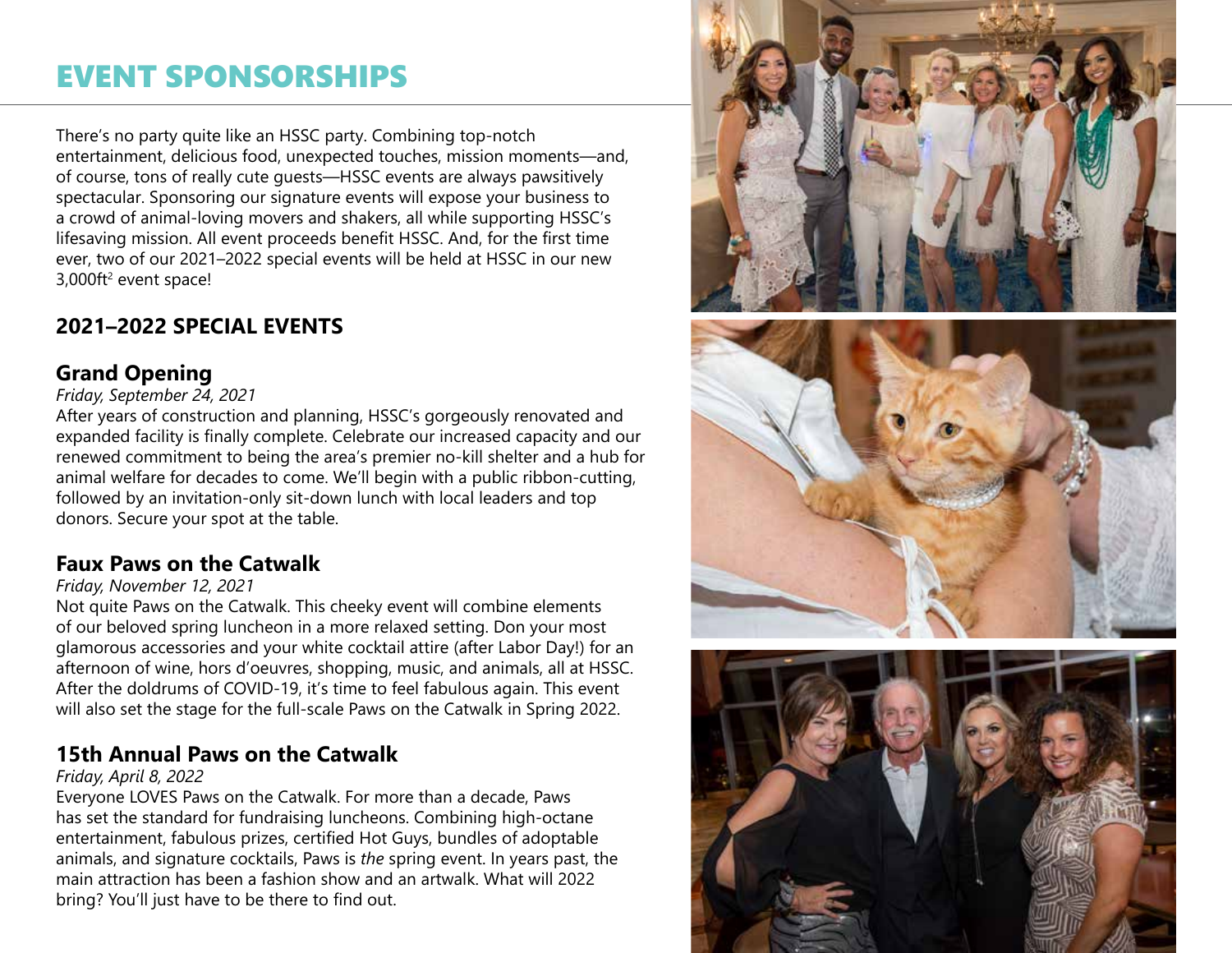

### **EVENT SPONSORSHIP PERKS**

Reserve your seat at the table by sponsoring our signature events. One sponsorship at either the Cat's Meow, Puppy Love, or Smitten Kitten level gets you access to all three signature events.

Want to be the top dog? Sign up to be the exclusive Best in Show presenting sponsor at that event and enjoy the extra spotlight.

|                                                                                                        | <b>Best in</b><br><b>Show</b><br>(Only 1<br><b>Available)</b> | <b>Best in</b><br><b>Show</b><br>(Only 1<br><b>Available)</b> | <b>Best in</b><br><b>Show</b><br>(Only 1<br><b>Available)</b> | Cat's<br><b>Meow</b>            | <b>Puppy</b><br>Love            | <b>Smitten</b><br><b>Kitten</b> |
|--------------------------------------------------------------------------------------------------------|---------------------------------------------------------------|---------------------------------------------------------------|---------------------------------------------------------------|---------------------------------|---------------------------------|---------------------------------|
| <b>Amount</b>                                                                                          | \$10,000                                                      | \$10,000                                                      | \$10,000                                                      | \$5,000                         | \$3,000                         | \$1,500                         |
| <b>Event(s) Included</b>                                                                               | Grand<br>Opening                                              | <b>Faux Paws</b><br>on the<br>Catwalk                         | Paws<br>on the<br>Catwalk                                     | All <sub>3</sub>                | All $3$                         | All <sub>3</sub>                |
| <b>Tickets</b>                                                                                         | Full table*                                                   | Full table*                                                   | Full table*                                                   | Full table*<br>at each<br>event | 4 tickets<br>for each<br>event  | 2 tickets<br>for each<br>event  |
| <b>All HSSC Annual</b><br><b>Partner Perks</b>                                                         | X                                                             | X                                                             | X                                                             |                                 |                                 |                                 |
| <b>Opportunity to speak</b><br>to the crowd                                                            | X                                                             | X                                                             | X                                                             |                                 |                                 |                                 |
| <b>Opportunity to</b><br>provide marking<br>materials to 2,700<br><b>HSSC adopters for</b><br>one year | X                                                             | X                                                             | X                                                             |                                 |                                 |                                 |
| <b>Recognition on all</b><br>event marketing<br>materials                                              | Top billing                                                   | Top billing                                                   | Top billing                                                   | X                               | X                               | X                               |
| <b>Advertisement in</b><br>event program                                                               | 2-page<br>spread                                              | 2-page<br>spread                                              | 2-page<br>spread                                              | Full page<br>for each<br>event  | $1/2$ page<br>for each<br>event | 1/4 page<br>for each<br>event   |
| <b>Podium recognition at</b><br>event                                                                  | Χ                                                             | X                                                             | X                                                             | X                               | X                               | X                               |

**Emeril, HSSC Alum Emerican Construction of the exercise of the exercise of the event.**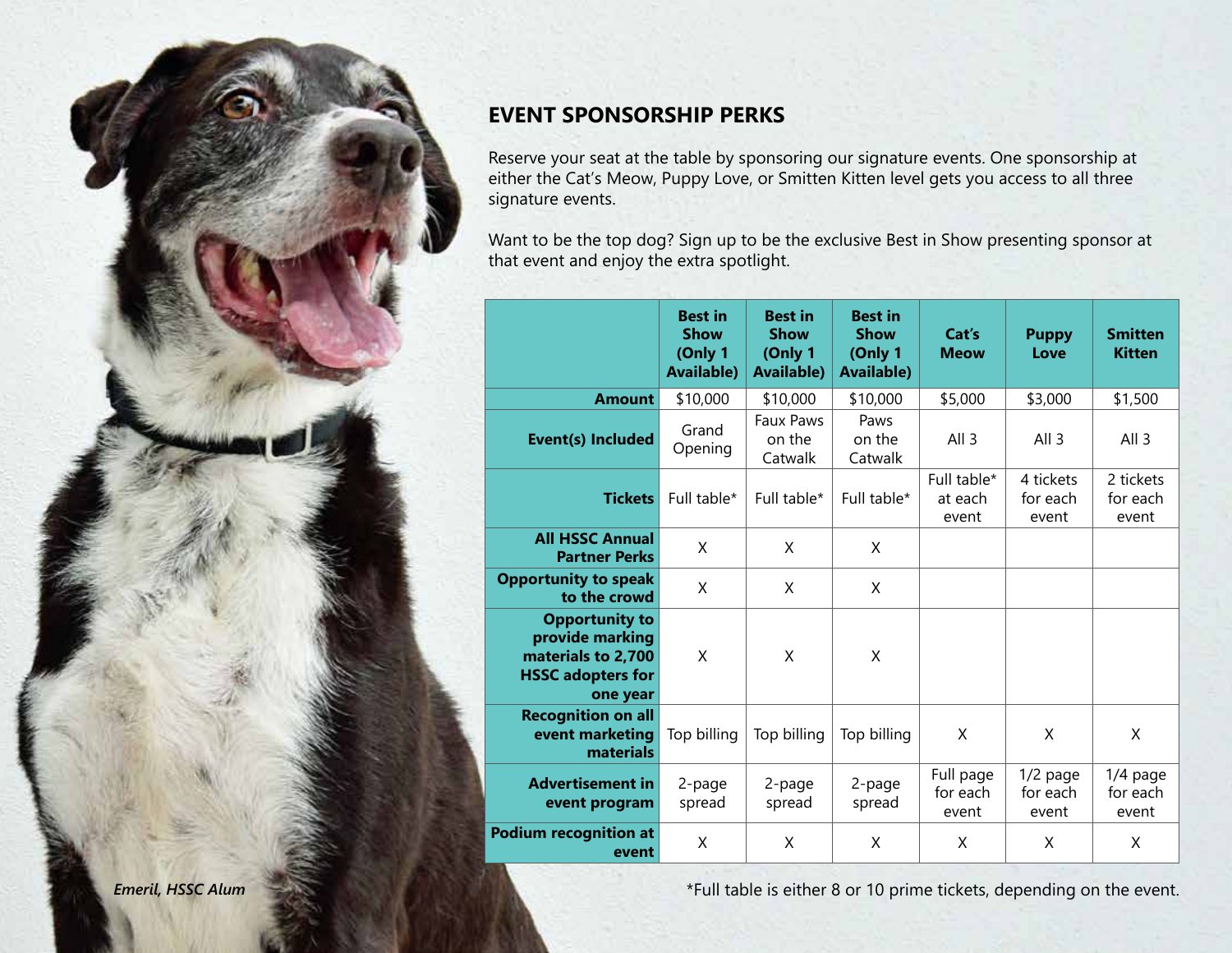### PROGRAM SPONSORSHIPS

As a program sponsor, you underwrite one HSSC program for an entire year. Perhaps it's a program that closely aligns with your mission, or maybe one that's close to your heart. This is an opportunity to concentrate your support on what matters most to you.

Programs available for sponsorship: Pet Therapy, Teen Program, Fur Fun Summer Camp, TLC Program, Helping Hands Program, Veterans Program, and our Lunch & Learn Series.

### *\$10,000 annual commitment (August 2021–July 2022) per program. Only 1 sponsorship available per program.*

#### **Pet Therapy Program**

The Pet Therapy Program connects caring volunteers and their personal pets with opportunities to bring comfort, happiness, and humane education to a wide range of adults and children throughout Sarasota County. Teams visit schools, senior living centers, hospitals, rehab facilities, and more—anywhere people can use a little animalinspired cheer. You can sponsor this army of more than 80 pet therapy teams, each one trained and certified by HSSC, then deployed into the community on a mission to spread joy.

#### **Teen Program**

Teen Program is ideal for animal-loving teens, ages 12-17, who have an interest and passion for helping animals. This fun and informative program focuses on developing teens to become responsible pet owners and future HSSC volunteers. Teens learn the basics of handling dogs and cats, with an emphasis on enrichment and humane education. They work on activities that complement what they learn in class, like making toys and treats for shelter animals. Once teens complete the program, they can volunteer at the shelter and they earn community service hours for their time. You can help teens become engaged, service-oriented adults.



### **Fur Fun Summer Camps**

For decades, HSSC has encouraged children ages 6-11 to unleash their animal instincts at our Fur Fun Summer Camps. These week-long day camps—held at HSSC in our new Education & Training Center combine exciting guest speakers, crafts, games, and plenty of handson time with animals both domestic and exotic. You never know what the day will bring: reptiles, a tour of HSSC's in-house clinic, farm animals, bottle-baby kittens, and so much more. Your sponsorship will create lasting memories and nurture a lifelong love and respect for animals.

### **Helping Hands Program**

Veterinary care can be expensive, even at HSSC's full-service-yetaffordable public Animal Clinic. When someone's beloved pet gets sick or injured, we never want the pet to suffer or die because the owner cannot afford the necessary care. The Helping Hands Program is a need-based emergency medical fund, administered at the discretion of our medical director. We work with clients to determine what they can pay, then the fund covers the rest. It's a helping hand at the worst of times, and your sponsorship makes it possible.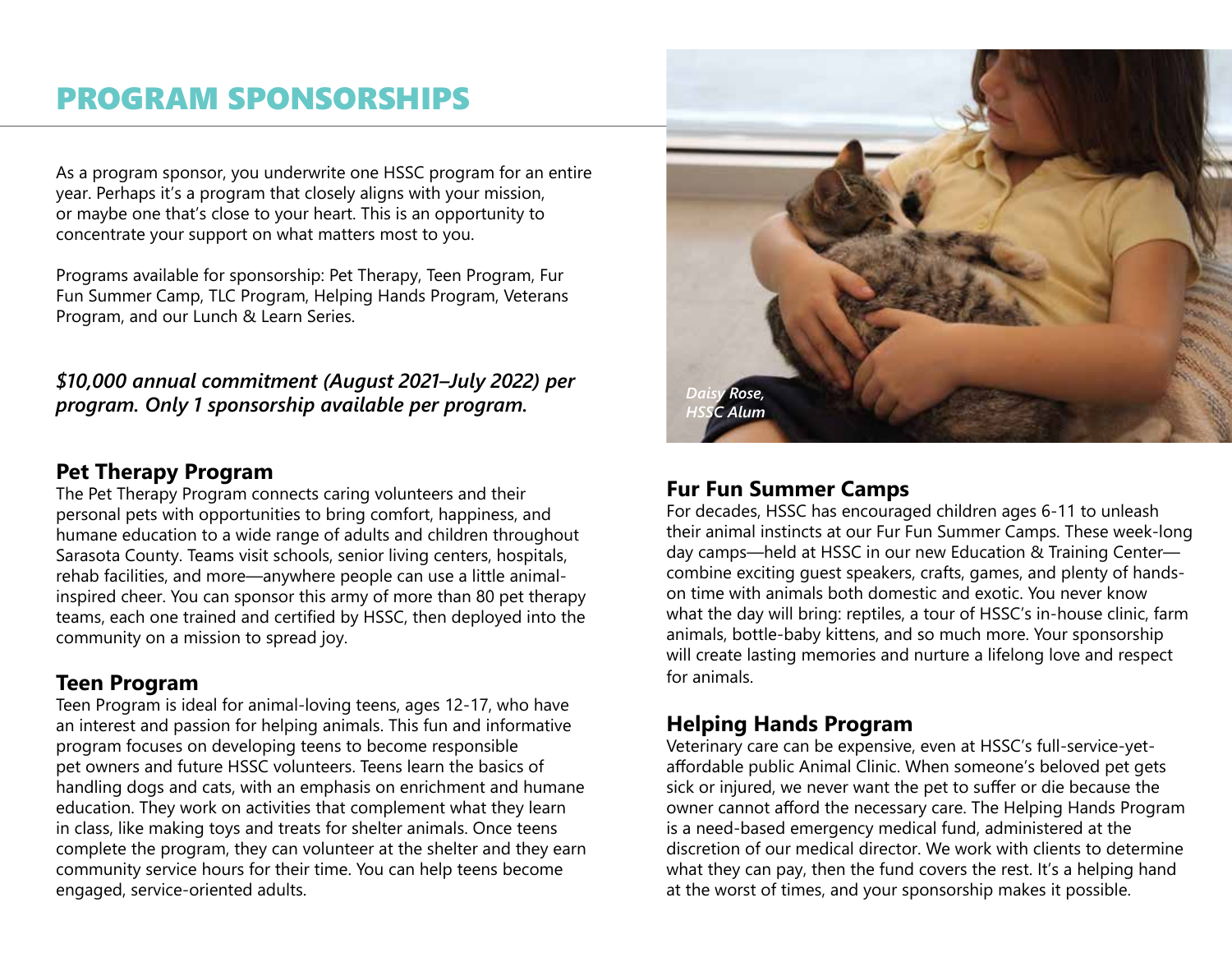### PROGRAM SPONSORSHIPS

### **Veterans Program**



Scores of research studies prove that pet ownership has profound health benefits. For those who have served in the U.S. Military, a companion dog or cat can be a true comrade in arms. As a thank you to all active-duty and veteran members of the U.S. Armed Forces, HSSC proudly offers our Veterans Program. Service members simply show proof of military service, and their adoption fee is covered. While not trained service animals, HSSC adoptable animals are guaranteed to provide love and support. Sponsoring the Veterans Program shows your support for our troops and gives animals a second chance.

### **TLC Program**

One of HSSC's newest programs, the Tender Loving Care (TLC) Program benefits shelter pets with special needs, particularly senior pets and pets with long-term medical conditions. By subsidizing their post-adoption medical needs—from medicine to laser therapy—at our Animal Clinic, the TLC Program encourages people to consider adopting these extra-special animals. Your annual sponsorship of this program has a direct impact on these animals' lives and enhances HSSC's ability to take in special-needs animals in the first place.

### **Lunch & Learn Series**

Achieving our vision of a community where all animals are cared for and loved requires that we educate and empower people. HSSC's Lunch & Learn Series does both. At these monthly seminars, we share our mission, history, and programs and services over a light lunch, then cap it off with a behind-the-scenes tour. Attendees, who range from business leaders to retirees, walk away energized, informed, and engaged. As presenting sponsor, you'll take advantage of a priceless opportunity to align your business with this momentum.

### **PROGRAM SPONSORSHIP PERKS**

All program sponsors receive these benefits:

- Logo recognition on all program-specific materials and marketing (e.g., each program's webpage, literature, and signage)
- All Annual Partner Perks

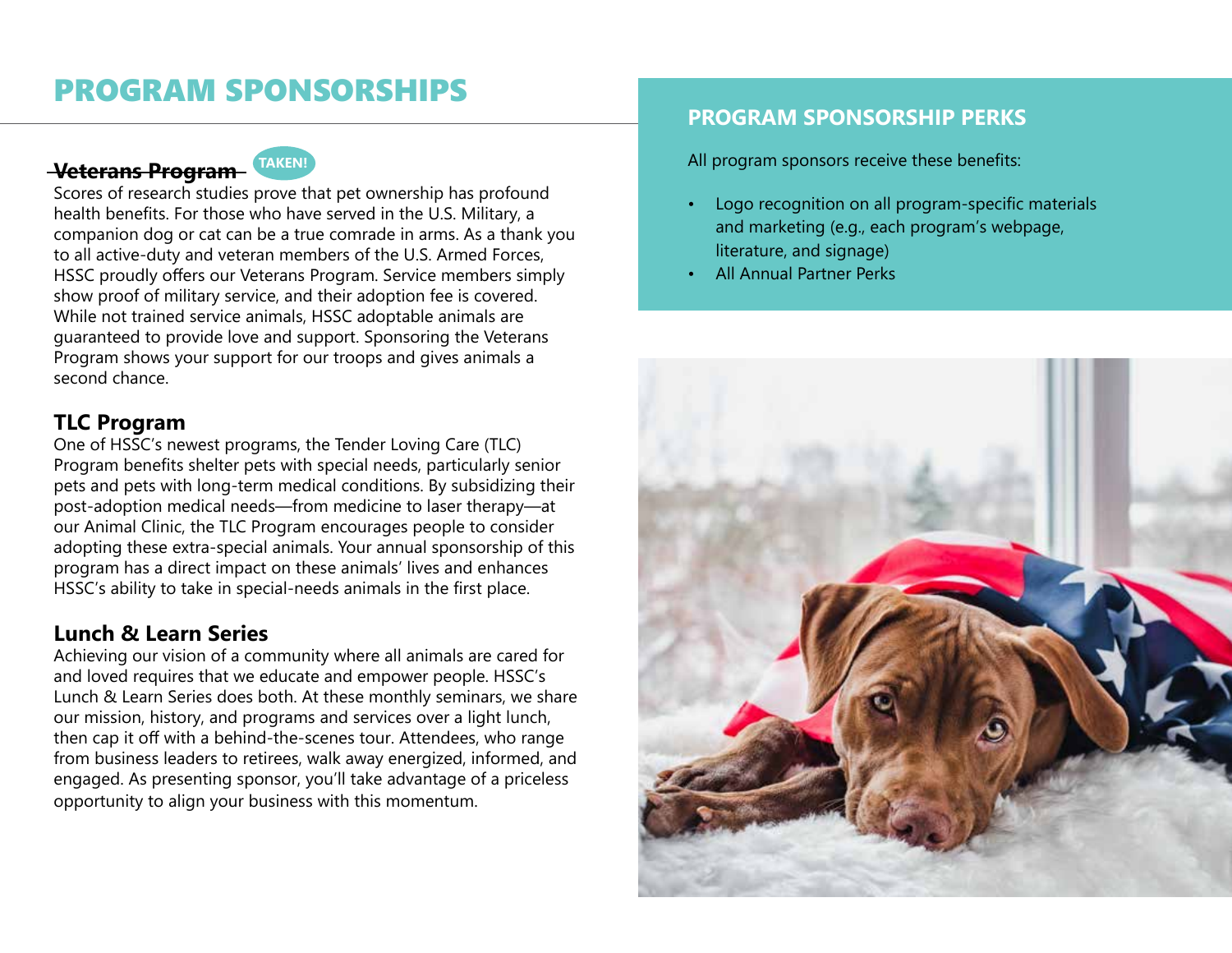

### LET'S MAKE IT OFFICIAL

Fill out the enclosed commitment form and return it to Autumn Steiner, Senior Director of Philanthropy:

Humane Society of Sarasota County 2331 15th Street Sarasota, FL 34237

asteiner@hssc.org 941.955.4131 x121

Please make your commitment by July 31, 2021, to take advantage of a full year of benefits.

**Ollie, HSSC Alum**